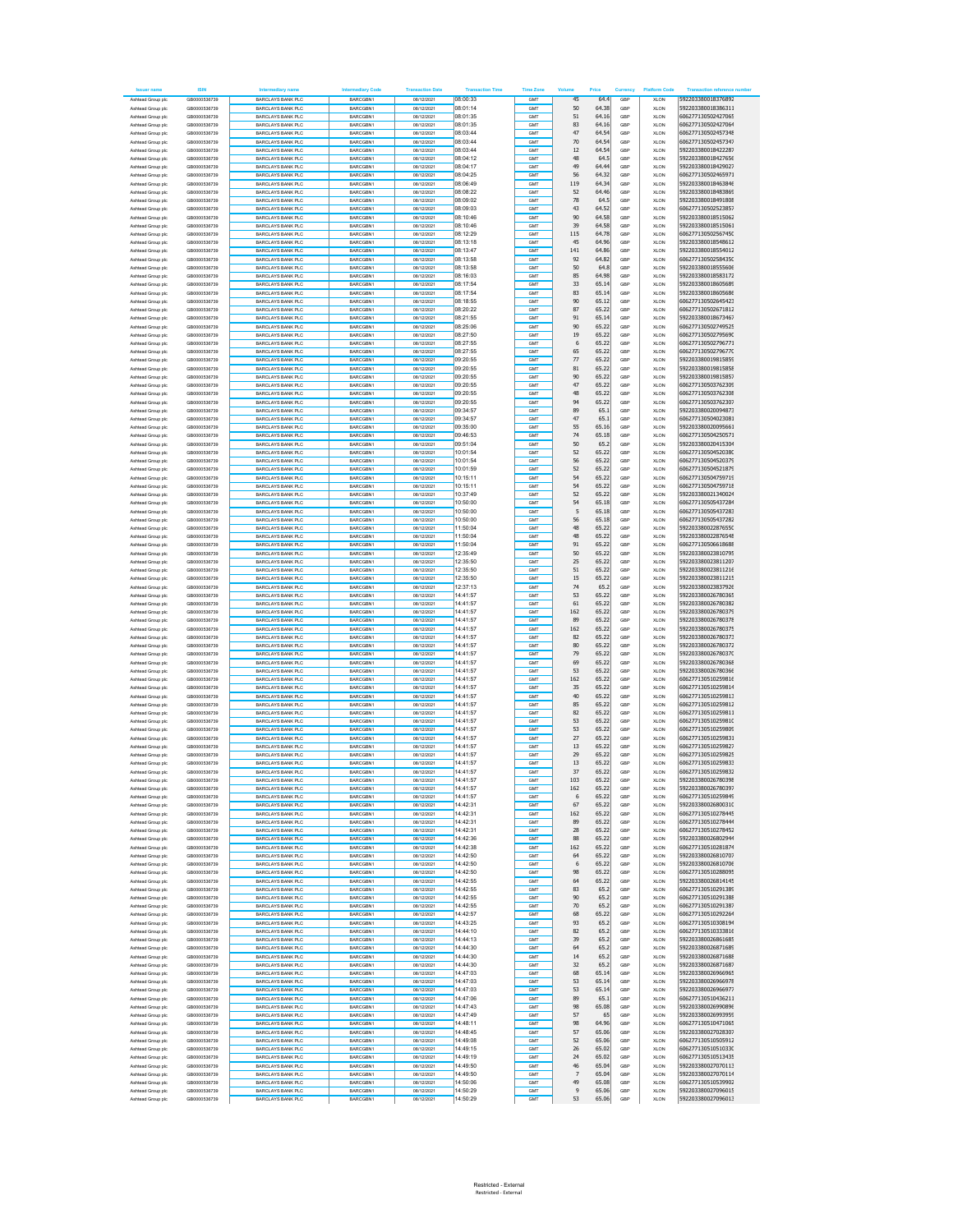|                   |              | <b>BARCLAYS BANK PLC</b> |                 |            | 14:50:29             |            | 159                       | 65.04          |     |             | 606277130510555039                       |
|-------------------|--------------|--------------------------|-----------------|------------|----------------------|------------|---------------------------|----------------|-----|-------------|------------------------------------------|
| Ashtead Group plc | GB0000536739 |                          | BARCGBN1        | 08/12/2021 | 14:51:07             | GMT        |                           |                | GBP | <b>XLON</b> | 592203380027121563                       |
| Ashtead Group plc | GB0000536739 | <b>BARCLAYS BANK PLC</b> | <b>BARCGBN1</b> | 08/12/2021 |                      | GMT        | 100                       | 65.08          | GBP | <b>XLON</b> |                                          |
| Ashtead Group plc | GB0000536739 | <b>BARCLAYS BANK PLC</b> | BARCGBN1        | 08/12/2021 | 14:51:57             | GMT        | 58                        | 65.06          | GBP | <b>XLON</b> | 606277130510610319                       |
| Ashtead Group plc | GB0000536739 | <b>BARCLAYS BANK PLC</b> | BARCGBN1        | 08/12/2021 | 14:52:06             | GMT        | 114                       | 65.04          | GBP | <b>XLON</b> | 592203380027160783                       |
| Ashtead Group plo | GB0000536739 | <b>BARCLAYS BANK PLC</b> | BARCGBN1        | 08/12/2021 | 14:52:06             | GMT        | 53                        | 65.02          | GBP | <b>XLON</b> | 592203380027160787                       |
| Ashtead Group plc | GB0000536739 | <b>BARCLAYS BANK PLC</b> | BARCGBN1        | 08/12/2021 | 14:52:06             | GMT        | 25                        | 65.02          | GBP | <b>XLON</b> | 606277130510615906                       |
| Ashtead Group plc | GB0000536739 | <b>BARCLAYS BANK PLC</b> | BARCGBN1        | 08/12/2021 | 14:52:06             | GMT        | 27                        | 65.02          | GBP | <b>XLON</b> | 606277130510615905                       |
| Ashtead Group plc | GB0000536739 | <b>BARCLAYS BANK PLC</b> | BARCGBN1        | 08/12/2021 | 14:52:06             | GMT        | 97                        | 65.02          | GBP | <b>XLON</b> | 606277130510615904                       |
| Ashtead Group plc | GB0000536739 | <b>BARCLAYS BANK PLC</b> | BARCGBN1        | 08/12/2021 | 14:53:14             | GMT        | 50                        | 65             | GBP | <b>XLON</b> | 606277130510659891                       |
| Ashtead Group plo | GB0000536739 | <b>BARCLAYS BANK PLC</b> | BARCGBN1        | 08/12/2021 | 14:53:14             | GMT        | 29                        | 65             | GBP | <b>XLON</b> | 606277130510659892                       |
| Ashtead Group plc | GB0000536739 | <b>BARCLAYS BANK PLC</b> | BARCGBN1        | 08/12/2021 | 14:53:42             | GMT        | 114                       | 65             | GBP | <b>XLON</b> | 606277130510678426                       |
| Ashtead Group plc | GB0000536739 | <b>BARCLAYS BANK PLC</b> | BARCGBN1        | 08/12/2021 | 14:53:42             | GMT        | 58                        | 65             | GBP | <b>XLON</b> | 606277130510678425                       |
| Ashtead Group plc | GB0000536739 | BARCLAYS BANK PLC        | BARCGBN1        | 08/12/2021 | 14:53:51             | GMT        | 55                        | 65             | GBP | <b>XLON</b> | 606277130510684965                       |
| Ashtead Group plc | GB0000536739 | <b>BARCLAYS BANK PLC</b> | BARCGBN1        | 08/12/2021 | 14:54:04             | GMT        | 54                        | 65             | GBP | <b>XLON</b> | 606277130510691877                       |
| Ashtead Group plo | GB0000536739 | <b>BARCLAYS BANK PLC</b> | BARCGBN1        | 08/12/2021 | 14:54:06             | GMT        | $71\,$                    | 64.98          | GBP | <b>XLON</b> | 606277130510693173                       |
| Ashtead Group plc | GB0000536739 | <b>BARCLAYS BANK PLC</b> | BARCGBN1        | 08/12/2021 | 14:54:09             | GMT        | 50                        | 64.94          | GBP | <b>XLON</b> | 606277130510695034                       |
| Ashtead Group plc | GB0000536739 | <b>BARCLAYS BANK PLC</b> | BARCGBN1        | 08/12/2021 | 14:55:04             | GMT        | 49                        | 64.88          | GBP | <b>XLON</b> | 592203380027281001                       |
| Ashtead Group plc | GB0000536739 | <b>BARCLAYS BANK PLC</b> | BARCGBN1        | 08/12/2021 | 14:55:04             | GMT        | 48                        | 64.88          | GBP | <b>XLON</b> | 592203380027281000                       |
| Ashtead Group plc | GB0000536739 | <b>BARCLAYS BANK PLC</b> | BARCGBN1        | 08/12/2021 | 14:55:29             | GMT        | $31\,$                    | 64.98          | GBP | <b>XLON</b> | 606277130510744651                       |
|                   |              |                          |                 | 08/12/2021 |                      |            |                           |                |     |             |                                          |
| Ashtead Group plo | GB0000536739 | <b>BARCLAYS BANK PLC</b> | BARCGBN1        |            | 14:55:29             | GMT        | 70                        | 64.98          | GBP | <b>XLON</b> | 606277130510744650                       |
| Ashtead Group plc | GB0000536739 | <b>BARCLAYS BANK PLC</b> | BARCGBN1        | 08/12/2021 | 14:55:35             | GMT        | 48                        | 64.98          | GBP | <b>XLON</b> | 606277130510748915                       |
| Ashtead Group plc | GB0000536739 | <b>BARCLAYS BANK PLC</b> | BARCGBN1        | 08/12/2021 | 14:55:35             | GMT        | 63                        | 64.98          | GBP | <b>XLON</b> | 606277130510748914                       |
| Ashtead Group plc | GB0000536739 | <b>BARCLAYS BANK PLC</b> | BARCGBN1        | 08/12/2021 | 14:55:46             | GMT        | 45                        | 64.94          | GBP | <b>XLON</b> | 606277130510756057                       |
| Ashtead Group plc | GB0000536739 | <b>BARCLAYS BANK PLC</b> | BARCGBN1        | 08/12/2021 | 14:55:55             | GMT        | 33                        | 64.96          | GBP | <b>XLON</b> | 606277130510762290                       |
| Ashtead Group plo | GB0000536739 | <b>BARCLAYS BANK PLC</b> | BARCGBN1        | 08/12/2021 | 14:55:55             | GMT        | $18\,$                    | 64.96          | GBP | <b>XLON</b> | 606277130510762289                       |
| Ashtead Group plc | GB0000536739 | <b>BARCLAYS BANK PLC</b> | BARCGBN1        | 08/12/2021 | 14:56:07             | GMT        | 48                        | 64.94          | GBP | <b>XLON</b> | 592203380027325105                       |
| Ashtead Group plc | GB0000536739 | <b>BARCLAYS BANK PLC</b> | BARCGBN1        | 08/12/2021 | 14:56:42             | GMT        | 48                        | 64.92          | GBP | <b>XLON</b> | 592203380027348840                       |
| Ashtead Group plc | GB0000536739 | <b>BARCLAYS BANK PLC</b> | BARCGBN1        | 08/12/2021 | 14:56:42             | GMT        | 106                       | 64.92          | GBP | <b>XLON</b> | 606277130510792075                       |
| Ashtead Group plc | GB0000536739 | <b>BARCLAYS BANK PLC</b> | BARCGBN1        | 08/12/2021 | 14:56:48             | GMT        | 136                       | 64.78          | GBP | <b>XLON</b> | 606277130510795374                       |
| Ashtead Group plo | GB0000536739 | <b>BARCLAYS BANK PLC</b> | BARCGBN1        | 08/12/2021 | 14:56:48             | GMT        | 98                        | 64.78          | GBP | <b>XLON</b> | 606277130510795373                       |
| Ashtead Group plc | GB0000536739 | <b>BARCLAYS BANK PLC</b> | BARCGBN1        | 08/12/2021 | 14:56:54             | GMT        | 55                        | 64.76          | GBP | <b>XLON</b> | 606277130510798877                       |
| Ashtead Group plc | GB0000536739 | <b>BARCLAYS BANK PLC</b> | BARCGBN1        | 08/12/2021 | 14:57:51             | GMT        | 136                       | 64.82          | GBP | <b>XLON</b> | 592203380027392283                       |
| Ashtead Group plc | GB0000536739 | BARCLAYS BANK PLC        | BARCGBN1        | 08/12/2021 | 14:57:54             | GMT        | 124                       | 64.84          | GBP | <b>XLON</b> | 592203380027393622                       |
| Ashtead Group plc | GB0000536739 | <b>BARCLAYS BANK PLC</b> | BARCGBN1        | 08/12/2021 | 14:59:42             | GMT        | 65                        | 64.8           | GBP | <b>XLON</b> | 592203380027461531                       |
|                   |              |                          |                 |            |                      |            |                           |                |     |             |                                          |
| Ashtead Group plo | GB0000536739 | <b>BARCLAYS BANK PLC</b> | BARCGBN1        | 08/12/2021 | 14:59:42             | GMT        | 27                        | 64.8           | GBP | <b>XLON</b> | 592203380027461530                       |
| Ashtead Group plc | GB0000536739 | <b>BARCLAYS BANK PLC</b> | BARCGBN1        | 08/12/2021 | 14:59:42             | GMT        | 26                        | 64.8           | GBP | <b>XLON</b> | 592203380027461529                       |
| Ashtead Group plc | GB0000536739 | <b>BARCLAYS BANK PLC</b> | BARCGBN1        | 08/12/2021 | 14:59:42             | GMT        | 49                        | 64.8           | GBP | <b>XLON</b> | 606277130510896811                       |
| Ashtead Group plc | GR0000536739 | <b>BARCLAYS BANK PLC</b> | BARCGBN1        | 08/12/2021 | 15:00:18             | GMT        | $\overline{\mathbf{3}}$   | 64.84          | GBP | <b>XLON</b> | 606277130510923470                       |
| Ashtead Group plc | GB0000536739 | <b>BARCLAYS BANK PLC</b> | BARCGBN1        | 08/12/2021 | 15:00:33             | GMT        | 102                       | 64.88          | GBP | <b>XLON</b> | 592203380027499552                       |
| Ashtead Group plo | GB0000536739 | <b>BARCLAYS BANK PLC</b> | BARCGBN1        | 08/12/2021 | 15:01:05             | GMT        | 109                       | 64.88          | GBP | <b>XLON</b> | 592203380027520084                       |
| Ashtead Group plc | GB0000536739 | <b>BARCLAYS BANK PLC</b> | BARCGBN1        | 08/12/2021 | 15:01:41             | GMT        | 60                        | 64.8           | GBP | <b>XLON</b> | 592203380027540258                       |
| Ashtead Group plc | GB0000536739 | <b>BARCLAYS BANK PLC</b> | BARCGBN1        | 08/12/2021 | 15:01:41             | GMT        | 8                         | 64.8           | GBP | <b>XLON</b> | 592203380027540257                       |
| Ashtead Group plc | GB0000536739 | <b>BARCLAYS BANK PLC</b> | BARCGBN1        | 08/12/2021 | 15:01:41             | GMT        | 51                        | 64.8           | GBP | <b>XLON</b> | 606277130510970659                       |
| Ashtead Group plc | GB0000536739 | <b>BARCLAYS BANK PLC</b> | BARCGBN1        | 08/12/2021 | 15:01:54             | GMT        | 89                        | 64.8           | GBP | <b>XLON</b> | 592203380027547332                       |
| Ashtead Group plo | GB0000536739 | <b>BARCLAYS BANK PLC</b> | BARCGBN1        | 08/12/2021 | 15:01:54             | GMT        | 124                       | 64.8           | GBP | <b>XLON</b> | 606277130510977275                       |
| Ashtead Group plc | GB0000536739 | <b>BARCLAYS BANK PLC</b> | BARCGBN1        | 08/12/2021 | 15:03:03             | GMT        | 92                        | 64.78          | GBP | <b>XLON</b> | 606277130511018042                       |
| Ashtead Group plc | GB0000536739 | <b>BARCLAYS BANK PLC</b> | BARCGBN1        | 08/12/2021 | 15:03:12             | GMT        | 53                        | 64.74          | GBP | <b>XLON</b> | 592203380027596916                       |
| Ashtead Group plc | GR0000536739 | <b>BARCLAYS BANK PLC</b> | BARCGBN1        | 08/12/2021 | 15:04:36             | GMT        | 49                        | 64.76          | GBP | <b>XLON</b> | 592203380027653742                       |
| Ashtead Group plc | GB0000536739 | <b>BARCLAYS BANK PLC</b> | BARCGBN1        | 08/12/2021 | 15:05:16             | GMT        | 50                        | 64.72          | GBP | <b>XLON</b> | 606277130511101271                       |
| Ashtead Group plo | GB0000536739 | <b>BARCLAYS BANK PLC</b> | BARCGBN1        | 08/12/2021 | 15:05:16             | GMT        | 52                        | 64.72          | GBP | <b>XLON</b> | 606277130511101269                       |
| Ashtead Group plc | GB0000536739 | <b>BARCLAYS BANK PLC</b> | BARCGBN1        | 08/12/2021 | 15:05:16             | GMT        | 27                        | 64.72          | GBP | <b>XLON</b> | 606277130511101268                       |
| Ashtead Group plc | GB0000536739 | <b>BARCLAYS BANK PLC</b> | BARCGBN1        | 08/12/2021 | 15:05:16             | GMT        | 40                        | 64.72          | GBP | <b>XLON</b> | 606277130511101266                       |
| Ashtead Group plc | GB0000536739 | BARCLAYS BANK PLC        | BARCGBN1        | 08/12/2021 | 15:05:16             | GMT        | 18                        | 64.72          | GBP | <b>XLON</b> | 606277130511101263                       |
| Ashtead Group plc | GB0000536739 | <b>BARCLAYS BANK PLC</b> | BARCGBN1        | 08/12/2021 | 15:05:19             | GMT        | 28                        | 64.68          | GBP | <b>XLON</b> | 592203380027681857                       |
|                   |              |                          |                 |            |                      |            |                           |                |     |             |                                          |
| Ashtead Group plo | GB0000536739 | <b>BARCLAYS BANK PLC</b> | BARCGBN1        | 08/12/2021 | 15:05:19<br>15:06:39 | GMT        | 45<br>47                  | 64.68<br>64.66 | GBP | <b>XLON</b> | 592203380027681856<br>592203380027735906 |
| Ashtead Group plc | GB0000536739 | <b>BARCLAYS BANK PLC</b> | BARCGBN1        | 08/12/2021 |                      | GMT        |                           |                | GBP | <b>XLON</b> |                                          |
| Ashtead Group plc | GB0000536739 | <b>BARCLAYS BANK PLC</b> | BARCGBN1        | 08/12/2021 | 15:06:39             | GMT        | 47                        | 64.66          | GBP | <b>XLON</b> | 592203380027735905                       |
| Ashtead Group plc | GB0000536739 | <b>BARCLAYS BANK PLC</b> | BARCGBN1        | 08/12/2021 | 15:06:39             | GMT        | 75                        | 64.66          | GBP | <b>XLON</b> | 592203380027735904                       |
| Ashtead Group plc | GB0000536739 | <b>BARCLAYS BANK PLC</b> | BARCGBN1        | 08/12/2021 | 15:07:37             | GMT        | $20\,$                    | 64.62          | GBP | <b>XLON</b> | 606277130511186874                       |
| Ashtead Group plo | GB0000536739 | <b>BARCLAYS BANK PLC</b> | BARCGBN1        | 08/12/2021 | 15:07:37             | GMT        | 31                        | 64.62          | GBP | <b>XLON</b> | 606277130511187045                       |
| Ashtead Group plc | GB0000536739 | <b>BARCLAYS BANK PLC</b> | BARCGBN1        | 08/12/2021 | 15:08:03             | GMT        | 57                        | 64.6           | GBP | <b>XLON</b> | 606277130511202381                       |
| Ashtead Group plc | GB0000536739 | <b>BARCLAYS BANK PLC</b> | BARCGBN1        | 08/12/2021 | 15:08:03             | GMT        | 46                        | 64.6           | GBP | <b>XLON</b> | 606277130511202379                       |
| Ashtead Group plc | GB0000536739 | <b>BARCLAYS BANK PLC</b> | BARCGBN1        | 08/12/2021 | 15:08:03             | GMT        | 61                        | 64.6           | GBP | <b>XLON</b> | 606277130511202377                       |
| Ashtead Group plc | GB0000536739 | <b>BARCLAYS BANK PLC</b> | BARCGBN1        | 08/12/2021 | 15:08:03             | GMT        | $^{\rm 8}$                | 64.6           | GBP | <b>XLON</b> | 606277130511202376                       |
| Ashtead Group plo | GB0000536739 | <b>BARCLAYS BANK PLC</b> | BARCGBN1        | 08/12/2021 | 15:09:37             | GMT        | 109                       | 64.58          | GBP | <b>XLON</b> | 592203380027848344                       |
| Ashtead Group plc | GB0000536739 | <b>BARCLAYS BANK PLC</b> | BARCGBN1        | 08/12/2021 | 15:09:37             | GMT        | 48                        | 64.56          | GBP | <b>XLON</b> | 592203380027848366                       |
| Ashtead Group plc | GB0000536739 | <b>BARCLAYS BANK PLC</b> | BARCGBN1        | 08/12/2021 | 15:09:37             | GMT        | 47                        | 64.56          | GBP | <b>XLON</b> | 606277130511258620                       |
| Ashtead Group plc | GB0000536739 | <b>BARCLAYS BANK PLC</b> | BARCGBN1        | 08/12/2021 | 15:10:52             | GMT        | 54                        | 64.58          | GBP | <b>XLON</b> | 592203380027895563                       |
| Ashtead Group plc | GB0000536739 | <b>BARCLAYS BANK PLC</b> | BARCGBN1        | 08/12/2021 | 15:10:52             | GMT        | 28                        | 64.56          | GBP | <b>XLON</b> | 606277130511302487                       |
| Ashtead Group plo | GB0000536739 | <b>BARCLAYS BANK PLC</b> | BARCGBN1        | 08/12/2021 | 15:10:52             | GMT        | 27                        | 64.56          | GBP | <b>XLON</b> | 606277130511302488                       |
| Ashtead Group plc | GB0000536739 | <b>BARCLAYS BANK PLC</b> | BARCGBN1        | 08/12/2021 | 15:11:40             | GMT        | 50                        | 64.56          | GBP | <b>XLON</b> | 592203380027925427                       |
| Ashtead Group plc | GB0000536739 | <b>BARCLAYS BANK PLC</b> | BARCGBN1        | 08/12/2021 | 15:12:09             | GMT        | 50                        | 64.56          | GBP | <b>XLON</b> | 592203380027942300                       |
| Ashtead Group plc | GB0000536739 | BARCLAYS BANK PLC        | BARCGBN1        | 08/12/2021 | 15:12:27             | GMT        | 39                        | 64.52          | GBP | <b>XLON</b> | 592203380027954669                       |
| Ashtead Group plc | GB0000536739 | BARCLAYS BANK PLC        | BARCGBN1        | 08/12/2021 | 15:12:27             | GMT        | 25                        | 64.52          | GBP | <b>XLON</b> | 592203380027954671                       |
| Ashtead Group plc | GB0000536739 | <b>BARCLAYS BANK PLC</b> | BARCGBN1        | 08/12/2021 | 15:12:27             | GMT        | 49                        | 64.52          | GBP | <b>XLON</b> | 606277130511357495                       |
| Ashtead Group plc | GB0000536739 | <b>BARCLAYS BANK PLC</b> | BARCGBN1        | 08/12/2021 | 15:12:27             | GMT        | 46                        | 64.52          | GBP | <b>XLON</b> | 606277130511357494                       |
| Ashtead Group plc | GB0000536739 | <b>BARCLAYS BANK PLC</b> | <b>BARCGBN1</b> | 08/12/2021 | 15:12:28             | GMT        | 47                        | 64.52          | GBP | <b>XLON</b> | 592203380027955070                       |
| Ashtead Group plc | GB0000536739 | <b>BARCLAYS BANK PLC</b> | BARCGBN1        | 08/12/2021 | 15:13:09             | GMT        | 92                        | 64.5           | GBP | <b>XLON</b> | 606277130511382984                       |
| Ashtead Group plc | GB0000536739 | <b>BARCLAYS BANK PLC</b> | <b>BARCGBN1</b> | 08/12/2021 | 15:13:59             | GMT        | 54                        | 64.46          | GBP | <b>XLON</b> | 606277130511412582                       |
|                   |              |                          |                 | 08/12/2021 | 15:13:59             |            |                           |                |     |             |                                          |
| Ashtead Group plc | GB0000536739 | <b>BARCLAYS BANK PLC</b> | BARCGBN1        |            |                      | GMT        | 66<br>59                  | 64.46          | GBP | <b>XLON</b> | 606277130511412581                       |
| Ashtead Group plc | GB0000536739 | <b>BARCLAYS BANK PLC</b> | BARCGBN1        | 08/12/2021 | 15:14:04             | GMT        |                           | 64.38          | GBP | <b>XLON</b> | 606277130511415437                       |
| Ashtead Group plc | GB0000536739 | <b>BARCLAYS BANK PLC</b> | BARCGBN1        | 08/12/2021 | 15:14:15             | GMT        | 42                        | 64.38          | GBP | <b>XLON</b> | 592203380028025155                       |
| Ashtead Group plc | GR0000536739 | <b>BARCLAYS BANK PLC</b> | BARCGBN1        | 08/12/2021 | 15:14:15             | GMT        | 40                        | 64.38          | GBP | XLON        | 592203380028025156                       |
| Ashtead Group plc | GB0000536739 | <b>BARCLAYS BANK PLC</b> | BARCGBN1        | 08/12/2021 | 15:14:23             | GMT        | 49                        | 64.38          | GBP | <b>XLON</b> | 592203380028029845                       |
| Ashtead Group plc | GB0000536739 | <b>BARCLAYS BANK PLC</b> | BARCGBN1        | 08/12/2021 | 15:14:43             | GMT        | 49                        | 64.34          | GBF | <b>XLON</b> | 606277130511439773                       |
| Ashtead Group plc | GB0000536739 | <b>BARCLAYS BANK PLC</b> | BARCGBN1        | 08/12/2021 | 15:15:27             | GMT        | 47                        | 64.42          | GBP | <b>XLON</b> | 592203380028072506                       |
| Ashtead Group plc | GB0000536739 | <b>BARCLAYS BANK PLC</b> | BARCGBN1        | 08/12/2021 | 15:15:27             | GMT        | $\ensuremath{\mathsf{3}}$ | 64.42          | GBP | <b>XLON</b> | 592203380028072626                       |
| Ashtead Group plc | GB0000536739 | <b>BARCLAYS BANK PLC</b> | BARCGBN1        | 08/12/2021 | 15:15:27             | GMT        | 3                         | 64.42          | GBP | <b>XLON</b> | 592203380028072627                       |
| Ashtead Group plc | GB0000536739 | <b>BARCLAYS BANK PLC</b> | BARCGBN1        | 08/12/2021 | 15:15:51             | GMT        | 162                       | 64.48          | GBP | <b>XLON</b> | 606277130511481003                       |
| Ashtead Group plc | GB0000536739 | <b>BARCLAYS BANK PLC</b> | BARCGBN1        | 08/12/2021 | 15:15:51             | GMT        | $\sqrt{2}$                | 64.48          | GBP | <b>XLON</b> | 606277130511481006                       |
| Ashtead Group plc | GB0000536739 | <b>BARCLAYS BANK PLC</b> | BARCGBN1        | 08/12/2021 | 15:16:34             | GMT        | 46                        | 64.44          | GBP | <b>XLON</b> | 592203380028112586                       |
| Ashtead Group plc | GB0000536739 | <b>BARCLAYS BANK PLC</b> | BARCGBN1        | 08/12/2021 | 15:16:34             | GMT        | 44                        | 64.44          | GBP | <b>XLON</b> | 592203380028112585                       |
| Ashtead Group plc | GB0000536739 | <b>BARCLAYS BANK PLC</b> | BARCGBN1        | 08/12/2021 | 15:16:34             | GMT        | $\overline{1}$            | 64.44          | GBP | <b>XLON</b> | 592203380028112583                       |
| Ashtead Group plc | GB0000536739 | <b>BARCLAYS BANK PLC</b> |                 | 08/12/2021 | 15:16:36             | GMT        | $71\,$                    | 64.44          | GBP | <b>XLON</b> | 606277130511506850                       |
| Ashtead Group plc |              |                          | BARCGBN1        |            |                      |            |                           |                |     |             |                                          |
| Ashtead Group plc | GB0000536739 | <b>BARCLAYS BANK PLC</b> | BARCGBN1        | 08/12/2021 | 15:16:39             | GMT        | 50                        | 64.5           | GBP | <b>XLON</b> | 592203380028115716                       |
| Ashtead Group plc | GR0000536739 | BARCLAYS BANK PLC        | BARCGBN1        | 08/12/2021 | 15:16:51             | GMT        | 95                        | 64.5           | GBP | <b>XLON</b> | 606277130511514121                       |
|                   | GB0000536739 | <b>BARCLAYS BANK PLC</b> | BARCGBN1        | 08/12/2021 |                      | GMT        |                           |                | GBP | <b>XLON</b> | 592203380028126377                       |
|                   | GB0000536739 |                          |                 |            | 15:16:57<br>15:17:45 |            | 85<br>59                  | 64.5           | GBP |             |                                          |
| Ashtead Group plc |              | <b>BARCLAYS BANK PLC</b> | BARCGBN1        | 08/12/2021 |                      | GMT<br>GMT |                           | 64.5           | GBP | <b>XLON</b> | 592203380028156941                       |
| Ashtead Group plc | GB0000536739 | <b>BARCLAYS BANK PLC</b> | BARCGBN1        | 08/12/2021 | 15:18:00             |            | 48                        | 64.5           |     | <b>XLON</b> | 606277130511554873                       |
| Ashtead Group plc | GB0000536739 | <b>BARCLAYS BANK PLC</b> | BARCGBN1        | 08/12/2021 | 15:18:39             | GMT        | 54                        | 64.5           | GBP | <b>XLON</b> | 606277130511575242<br>592203380028186606 |
| Ashtead Group plc | GB0000536739 | <b>BARCLAYS BANK PLC</b> | BARCGBN1        | 08/12/2021 | 15:18:39             | GMT        | 10                        | 64.48          | GBP | <b>XLON</b> |                                          |
| Ashtead Group plc | GB0000536739 | <b>BARCLAYS BANK PLC</b> | BARCGBN1        | 08/12/2021 | 15:18:39             | GMT        | 84                        | 64.48          | GBP | <b>XLON</b> | 592203380028186604                       |
| Ashtead Group plc | GB0000536739 | <b>BARCLAYS BANK PLC</b> | BARCGBN1        | 08/12/2021 | 15:18:56             | GMT        | 84                        | 64.52          | GBP | <b>XLON</b> | 592203380028197683                       |
| Ashtead Group plc | GB0000536739 | <b>BARCLAYS BANK PLC</b> | BARCGBN1        | 08/12/2021 | 15:19:45             | GMT        | 75                        | 64.5           | GBP | XLON        | 592203380028225352                       |
| Ashtead Group plc | GB0000536739 | <b>BARCLAYS BANK PLC</b> | BARCGBN1        | 08/12/2021 | 15:19:45             | GMT        | 53                        | 64.5           | GBP | <b>XLON</b> | 606277130511611420                       |
| Ashtead Group plc | GR0000536739 | <b>BARCLAYS BANK PLC</b> | BARCGBN1        | 08/12/2021 | 15:20:03             | GMT        | 65                        | 64.5           | GBP | <b>XLON</b> | 606277130511621625                       |
| Ashtead Group plc | GB0000536739 | <b>BARCLAYS BANK PLC</b> | BARCGBN1        | 08/12/2021 | 15:21:28             | GMT        | 55                        | 64.44          | GBP | <b>XLON</b> | 606277130511668856                       |
| Ashtead Group plc | GB0000536739 | <b>BARCLAYS BANK PLC</b> | BARCGBN1        | 08/12/2021 | 15:21:28             | GMT        | 83                        | 64.42          | GBP | <b>XLON</b> | 592203380028286260                       |
| Ashtead Group plc | GB0000536739 | <b>BARCLAYS BANK PLC</b> | BARCGBN1        | 08/12/2021 | 15:21:28             | GMT        | 55                        | 64.42          | GBP | <b>XLON</b> | 606277130511668858                       |
| Ashtead Group plc | GB0000536739 | <b>BARCLAYS BANK PLC</b> | BARCGBN1        | 08/12/2021 | 15:21:53             | GMT        | $72\,$                    | 64.38          | GBP | <b>XLON</b> | 606277130511684820                       |
| Ashtead Group plc | GB0000536739 | <b>BARCLAYS BANK PLC</b> | BARCGBN1        | 08/12/2021 | 15:21:56             | GMT        | 40                        | 64.36          | GBP | <b>XLON</b> | 592203380028304926                       |
| Ashtead Group plc | GB0000536739 | <b>BARCLAYS BANK PLC</b> | BARCGBN1        | 08/12/2021 | 15:21:56             | GMT        | 17                        | 64.36          | GBP | <b>XLON</b> | 592203380028304927                       |
| Ashtead Group plc | GB0000536739 | <b>BARCLAYS BANK PLC</b> | BARCGBN1        | 08/12/2021 | 15:24:21             | GMT        | 54                        | 64.4           | GBP | <b>XLON</b> | 592203380028399765                       |
| Ashtead Group plc | GB0000536739 | <b>BARCLAYS BANK PLC</b> | BARCGBN1        | 08/12/2021 | 15:24:21             | GMT        | 122                       | 64.4           | GBP | <b>XLON</b> | 606277130511773652                       |
| Ashtead Group plc | GB0000536739 | <b>BARCLAYS BANK PLC</b> | BARCGBN1        | 08/12/2021 | 15:24:34             | GMT        | 50                        | 64.4           | GBP | <b>XLON</b> | 592203380028405562                       |
| Ashtead Group plc | GB0000536739 | <b>BARCLAYS BANK PLC</b> | BARCGBN1        | 08/12/2021 | 15:24:34             | GMT        | 6                         | 64.4           | GBP | <b>XLON</b> | 592203380028405561                       |
| Ashtead Group plc | GB0000536739 | <b>BARCLAYS BANK PLC</b> | BARCGBN1        | 08/12/2021 | 15:24:36             | GMT        | 38                        | 64.4           | GBP | <b>XLON</b> | 592203380028406485                       |
| Ashtead Group plc | GB0000536739 | <b>BARCLAYS BANK PLC</b> | BARCGBN1        | 08/12/2021 | 15:24:36             | GMT        | 17                        | 64.4           | GBP | <b>XLON</b> | 606277130511779909                       |
| Ashtead Group plc | GB0000536739 | <b>BARCLAYS BANK PLC</b> | BARCGBN1        | 08/12/2021 | 15:24:36             | GMT        | $\mathbf{1}$              | 64.4           | GBP | <b>XLON</b> | 606277130511779908                       |
| Ashtead Group plc | GB0000536739 | <b>BARCLAYS BANK PLC</b> | BARCGBN1        | 08/12/2021 | 15:24:50             | GMT        | 68                        | 64.38          | GBP | <b>XLON</b> | 606277130511789097                       |
| Ashtead Group plc | GB0000536739 | <b>BARCLAYS BANK PLC</b> | BARCGBN1        | 08/12/2021 | 15:25:51             | GMT        | 56<br>83                  | 64.34<br>64.34 | GBP | <b>XLON</b> | 592203380028457208<br>592203380028457207 |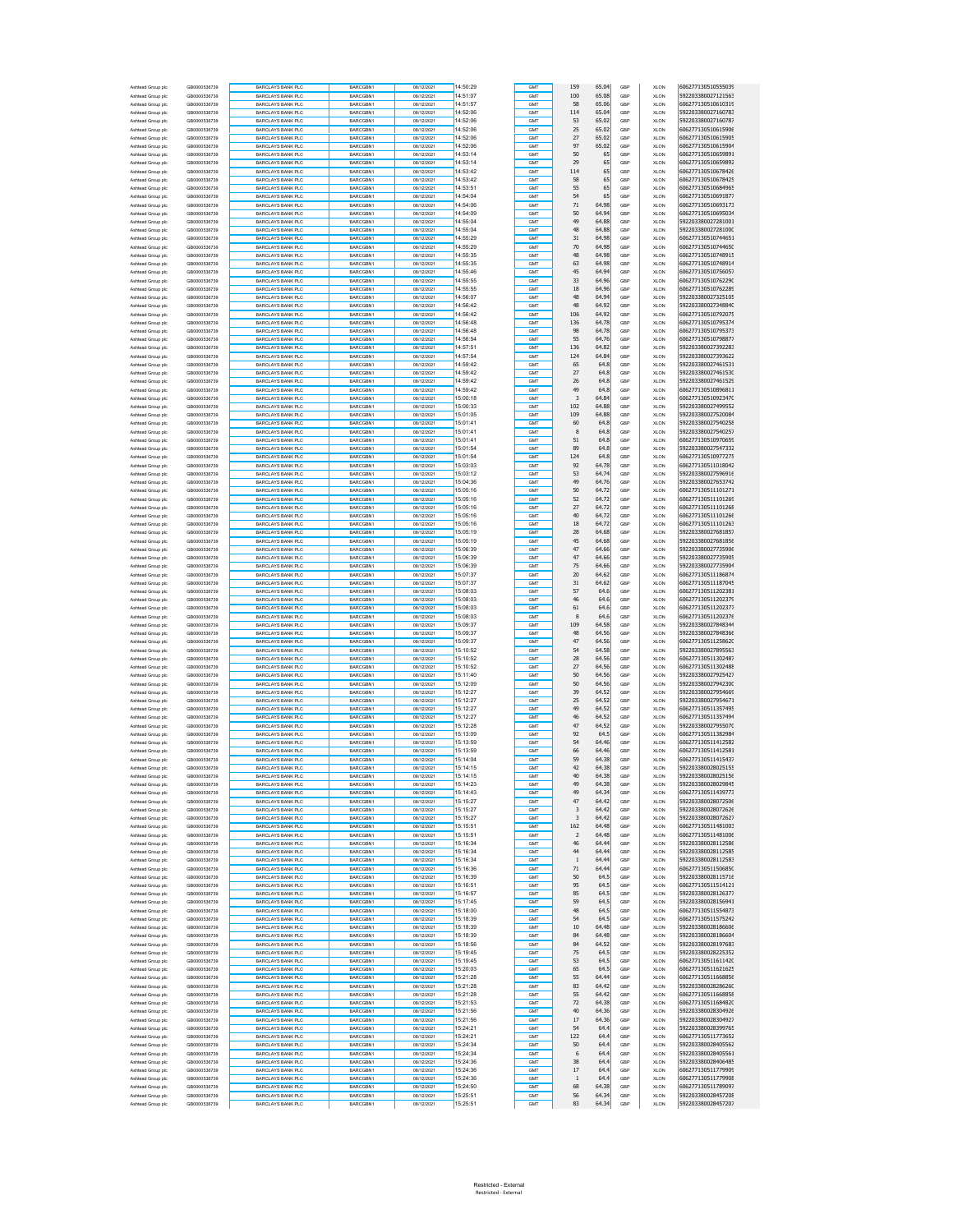| Ashtead Group plc                      | GB0000536739                 | <b>BARCLAYS BANK PLC</b>                             | <b>BARCGBN1</b>             | 08/12/2021               | 15:25:51             | GMT        | 23                      | 64.34          | GBP        | XLON                       | 606277130511827318                       |
|----------------------------------------|------------------------------|------------------------------------------------------|-----------------------------|--------------------------|----------------------|------------|-------------------------|----------------|------------|----------------------------|------------------------------------------|
| Ashtead Group plc                      | GB0000536739                 | <b>BARCLAYS BANK PLC</b>                             | BARCGBN1                    | 08/12/2021               | 15:25:51             | GMT        | 27                      | 64.34          | GBP        | <b>XLON</b>                | 606277130511827316                       |
| Ashtead Group plc                      | GB0000536739                 | <b>BARCLAYS BANK PLC</b>                             | BARCGBN1                    | 08/12/2021               | 15:26:10             | GMT        | 64                      | 64.36          | GBF        | <b>XLON</b>                | 592203380028470855                       |
| Ashtead Group plc                      | GB0000536739                 | <b>BARCLAYS BANK PLC</b>                             | BARCGBN1                    | 08/12/2021               | 15:26:59             | GMT        | 60                      | 64.38          | GBP        | <b>XLON</b>                | 592203380028503213                       |
| Ashtead Group plc                      | GB0000536739                 | BARCLAYS BANK PLC                                    | BARCGBN1                    | 08/12/2021               | 15:27:02             | GMT        | 43                      | 64.44          | GBP        | XLON                       | 592203380028505956                       |
| Ashtead Group plo                      | GB0000536739                 | <b>BARCLAYS BANK PLC</b>                             | BARCGBN1                    | 08/12/2021               | 15:27:09             | GMT        | 54                      | 64.44          | GBP        | XLON                       | 606277130511877133                       |
| Ashtead Group plc                      | GB0000536739                 | <b>BARCLAYS BANK PLC</b>                             | BARCGBN1                    | 08/12/2021               | 15:27:44             | GMT        | 54                      | 64.46          | GBP        | <b>XLON</b>                | 592203380028535224                       |
| Ashtead Group plc                      | GB0000536739                 | <b>BARCLAYS BANK PLC</b>                             | BARCGBN1                    | 08/12/2021               | 15:27:58             | GMT        | 73                      | 64.44          | GBF        | <b>XLON</b>                | 606277130511906126                       |
| Ashtead Group plc                      | GB0000536739                 | <b>BARCLAYS BANK PLC</b>                             | BARCGBN1                    | 08/12/2021               | 15:27:58             | GMT        | 55                      | 64.44          | GBP        | <b>XLON</b>                | 606277130511906125                       |
| Ashtead Group plc                      | GB0000536739<br>GR0000536739 | <b>BARCLAYS BANK PLC</b>                             | BARCGBN1                    | 08/12/2021               | 15:27:58             | GMT        | 54                      | 64.44          | GBP        | XLON                       | 606277130511906271                       |
| Ashtead Group plc                      |                              | <b>BARCLAYS BANK PLC</b><br>BARCLAYS BANK PLC        | BARCGBN1                    | 08/12/2021               | 15:28:33<br>15:29:00 | GMT        | 89<br>52                | 64.44<br>64.44 | GBP        | <b>XLON</b>                | 606277130511934639<br>592203380028593724 |
| Ashtead Group plc<br>Ashtead Group plc | GB0000536739<br>GB0000536739 | <b>BARCLAYS BANK PLC</b>                             | BARCGBN1<br>BARCGBN1        | 08/12/2021<br>08/12/2021 | 15:29:00             | GMT<br>GMT | 55                      | 64.44          | GBP<br>GBF | <b>XLON</b><br><b>XLON</b> | 592203380028593722                       |
| Ashtead Group plc                      | GB0000536739                 | <b>BARCLAYS BANK PLC</b>                             | BARCGBN1                    | 08/12/2021               | 15:29:07             | GMT        | 53                      | 64.44          | GBP        | <b>XLON</b>                | 606277130511957013                       |
| Ashtead Group plc                      | GB0000536739                 | <b>BARCLAYS BANK PLC</b>                             | BARCGBN1                    | 08/12/2021               | 15:29:48             | GMT        | 93                      | 64.36          | GBP        | XLON                       | 606277130511995580                       |
| Ashtead Group plc                      | GB0000536739                 | <b>BARCLAYS BANK PLC</b>                             | BARCGBN1                    | 08/12/2021               | 15:31:09             | GMT        | 54                      | 64.42          | GBP        | XLON                       | 606277130512052337                       |
| Ashtead Group plc                      | GB0000536739                 | <b>BARCLAYS BANK PLC</b>                             | BARCGBN1                    | 08/12/2021               | 15:31:20             | GMT        | 54                      | 64.4           | GBP        | <b>XLON</b>                | 592203380028711548                       |
| Ashtead Group plc                      | GB0000536739                 | <b>BARCLAYS BANK PLC</b>                             | <b>BARCGBN1</b>             | 08/12/2021               | 15:31:25             | GMT        | 57                      | 64.42          | GBF        | <b>XLON</b>                | 606277130512063888                       |
| Ashtead Group plc                      | GB0000536739                 | <b>BARCLAYS BANK PLC</b>                             | BARCGBN1                    | 08/12/2021               | 15:32:23             | GMT        | 117                     | 64.44          | GBP        | <b>XLON</b>                | 606277130512099556                       |
| Ashtead Group plc                      | GB0000536739                 | BARCLAYS BANK PLC                                    | BARCGBN1                    | 08/12/2021               | 15:33:10             | GMT        | 88                      | 64.46          | GBP        | XLON                       | 606277130512126563                       |
| Ashtead Group plc                      | GB0000536739                 | <b>BARCLAYS BANK PLC</b>                             | BARCGBN1                    | 08/12/2021               | 15:33:10             | GMT        | 20                      | 64.46          | GBP        | <b>XLON</b>                | 606277130512126573                       |
| Ashtead Group plc                      | GB0000536739                 | <b>BARCLAYS BANK PLC</b>                             | <b>BARCGRN1</b>             | 08/12/2021               | 15:33:27             | GMT        | 16                      | 64.5           | GBP        | <b>XLON</b>                | 606277130512139215                       |
| Ashtead Group plc                      | GB0000536739                 | <b>BARCLAYS BANK PLC</b>                             | BARCGBN1                    | 08/12/2021               | 15:33:27             | GMT        | 61                      | 64.5           | GBF        | <b>XLON</b>                | 606277130512139213                       |
| Ashtead Group plc                      | GB0000536739                 | <b>BARCLAYS BANK PLC</b>                             | BARCGBN1                    | 08/12/2021               | 15:33:43             | GMT        | 30                      | 64.5           | GBP        | <b>XLON</b>                | 606277130512148041                       |
| Ashtead Group plc<br>Ashtead Group plc | GB0000536739<br>GB0000536739 | <b>BARCLAYS BANK PLC</b><br><b>BARCLAYS BANK PLC</b> | BARCGBN1<br>BARCGBN1        | 08/12/2021<br>08/12/2021 | 15:33:43<br>15:33:43 | GMT<br>GMT | 54<br>5                 | 64.5<br>64.5   | GBP<br>GBP | XLON<br>XLON               | 606277130512148040<br>606277130512148039 |
| Ashtead Group plc                      | GB0000536739                 | <b>BARCLAYS BANK PLC</b>                             | BARCGBN1                    | 08/12/2021               | 15:33:43             | GMT        | 19                      | 64.5           | GBP        | <b>XLON</b>                | 592203380028805280                       |
| Ashtead Group plc                      | GB0000536739                 | <b>BARCLAYS BANK PLC</b>                             | BARCGBN1                    | 08/12/2021               | 15:34:28             | GMT        | 104                     | 64.5           | GBF        | <b>XLON</b>                | 606277130512175948                       |
| Ashtead Group plc                      | GB0000536739                 | <b>BARCLAYS BANK PLC</b>                             | BARCGBN1                    | 08/12/2021               | 15:34:40             | GMT        | $\overline{4}$          | 64.5           | GBP        | <b>XLON</b>                | 606277130512182177                       |
| Ashtead Group plc                      | GB0000536739                 | <b>BARCLAYS BANK PLC</b>                             | BARCGBN1                    | 08/12/2021               | 15:34:40             | GMT        | 54                      | 64.48          | GBP        | XLON                       | 592203380028841827                       |
| Ashtead Group plc                      | GR0000536739                 | <b>BARCLAYS BANK PLC</b>                             | BARCGBN1                    | 08/12/2021               | 15:34:40             | GMT        | 151                     | 64.46          | GBP        | <b>XLON</b>                | 592203380028841841                       |
| Ashtead Group plc                      | GB0000536739                 | <b>BARCLAYS BANK PLC</b>                             | BARCGBN1                    | 08/12/2021               | 15:36:11             | GMT        | 77                      | 64.48          | GBP        | <b>XLON</b>                | 592203380028903029                       |
| Ashtead Group plc                      | GB0000536739                 | <b>BARCLAYS BANK PLC</b>                             | BARCGBN1                    | 08/12/2021               | 15:36:11             | GMT        | 14                      | 64.48          | GBF        | <b>XLON</b>                | 592203380028903026                       |
| Ashtead Group plc                      | GB0000536739                 | <b>BARCLAYS BANK PLC</b>                             | BARCGBN1                    | 08/12/2021               | 15:36:11             | GMT        | 52                      | 64.48          | GBP        | <b>XLON</b>                | 606277130512239614                       |
| Ashtead Group plc                      | GB0000536739                 | <b>BARCLAYS BANK PLC</b>                             | BARCGBN1                    | 08/12/2021               | 15:36:16             | GMT        | 26                      | 64.46          | GBP        | XLON                       | 592203380028906620                       |
| Ashtead Group plc                      | GB0000536739                 | <b>BARCLAYS BANK PLC</b>                             | BARCGBN1                    | 08/12/2021               | 15:36:16<br>15:37:01 | GMT<br>GMT | 44<br>78                | 64.46<br>64.36 | GBP        | XLON                       | 592203380028906622<br>592203380028937735 |
| Ashtead Group plc                      | GB0000536739                 | <b>BARCLAYS BANK PLC</b>                             | BARCGBN1<br>BARCGBN1        | 08/12/2021               |                      |            |                         |                | GBP        | <b>XLON</b>                |                                          |
| Ashtead Group plc<br>Ashtead Group plc | GB0000536739<br>GB0000536739 | <b>BARCLAYS BANK PLC</b><br><b>BARCLAYS BANK PLC</b> | BARCGBN1                    | 08/12/2021<br>08/12/2021 | 15:37:01<br>15:37:05 | GMT<br>GMT | 11<br>41                | 64.36<br>64.3  | GBF<br>GBP | <b>XLON</b><br><b>XLON</b> | 592203380028937734<br>592203380028941189 |
| Ashtead Group plc                      | GB0000536739                 | <b>BARCLAYS BANK PLC</b>                             | BARCGBN1                    | 08/12/2021               | 15:37:05             | GMT        | 24                      | 64.3           | GBP        | XLON                       | 592203380028941188                       |
| Ashtead Group plc                      | GB0000536739                 | <b>BARCLAYS BANK PLC</b>                             | BARCGBN1                    | 08/12/2021               | 15:37:05             | GMT        | 67                      | 64.28          | GBP        | <b>XLON</b>                | 606277130512275563                       |
| Ashtead Group plc                      | GB0000536739                 | <b>BARCLAYS BANK PLC</b>                             | <b>BARCGRN1</b>             | 08/12/2021               | 15:37:11             | GMT        | 70                      | 64.22          | GBP        | <b>XLON</b>                | 592203380028944682                       |
| Ashtead Group plc                      | GB0000536739                 | <b>BARCLAYS BANK PLC</b>                             | BARCGBN1                    | 08/12/2021               | 15:37:11             | GMT        | 3                       | 64.22          | GBF        | <b>XLON</b>                | 606277130512278787                       |
| Ashtead Group plc                      | GB0000536739                 | <b>BARCLAYS BANK PLC</b>                             | BARCGBN1                    | 08/12/2021               | 15:37:11             | GMT        | 12                      | 64.22          | GBP        | <b>XLON</b>                | 606277130512278792                       |
| Ashtead Group plc                      | GB0000536739                 | <b>BARCLAYS BANK PLC</b>                             | <b>BARCGRN1</b>             | 08/12/2021               | 15:37:11             | GMT        | $\sqrt{3}$              | 64.22          | GBP        | XLON                       | 606277130512278794                       |
| Ashtead Group plc                      | GB0000536739                 | <b>BARCLAYS BANK PLC</b>                             | BARCGBN1                    | 08/12/2021               | 15:37:43             | GMT        | 88                      | 64.2           | GBP        | XLON                       | 606277130512298866                       |
| Ashtead Group plc                      | GB0000536739                 | <b>BARCLAYS BANK PLC</b>                             | BARCGBN1                    | 08/12/2021               | 15:38:34             | GMT        | 5                       | 64.14          | GBP        | <b>XLON</b>                | 606277130512330017                       |
| Ashtead Group plc                      | GB0000536739                 | <b>BARCLAYS BANK PLC</b>                             | BARCGBN1                    | 08/12/2021               | 15:38:34             | GMT        | 83                      | 64.14          | GBF        | <b>XLON</b>                | 606277130512330016                       |
| Ashtead Group plc                      | GB0000536739                 | <b>BARCLAYS BANK PLC</b>                             | BARCGBN1                    | 08/12/2021               | 15:39:07             | GMT        | 54                      | 64.1           | GBP        | <b>XLON</b>                | 592203380029020463                       |
| Ashtead Group plc                      | GB0000536739<br>GR0000536739 | <b>BARCLAYS BANK PLC</b>                             | BARCGBN1<br>BARCGBN1        | 08/12/2021               | 15:39:07             | GMT        | 57                      | 64.1           | GBP        | XLON                       | 592203380029020461<br>592203380029067667 |
| Ashtead Group plc<br>Ashtead Group plc | GB0000536739                 | <b>BARCLAYS BANK PLC</b><br>BARCLAYS BANK PLC        | <b>BARCGRN1</b>             | 08/12/2021<br>08/12/2021 | 15:40:17<br>15:40:17 | GMT<br>GMT | 143<br>51               | 64.22<br>64.22 | GBP<br>GBP | <b>XLON</b><br><b>XLON</b> | 592203380029067666                       |
| Ashtead Group plc                      | GB0000536739                 | <b>BARCLAYS BANK PLC</b>                             | BARCGBN1                    | 08/12/2021               | 15:40:18             | GMT        | 125                     | 64.18          | GBF        | <b>XLON</b>                | 606277130512395022                       |
| Ashtead Group plc                      | GB0000536739                 | <b>BARCLAYS BANK PLC</b>                             | BARCGBN1                    | 08/12/2021               | 15:40:53             | GMT        | 49                      | 64.14          | GBP        | <b>XLON</b>                | 606277130512421009                       |
| Ashtead Group plc                      | GB0000536739                 | <b>BARCLAYS BANK PLC</b>                             | BARCGBN1                    | 08/12/2021               | 15:42:35             | GMT        | 128                     | 64.22          | GBP        | XLON                       | 592203380029166907                       |
| Ashtead Group plc                      | GB0000536739                 | <b>BARCLAYS BANK PLC</b>                             | BARCGBN1                    | 08/12/2021               | 15:42:49             | GMT        | 51                      | 64.22          | GBP        | XLON                       | 606277130512494928                       |
| Ashtead Group plc                      | GB0000536739                 | <b>BARCLAYS BANK PLC</b>                             | BARCGBN1                    | 08/12/2021               | 15:43:04             | GMT        | 53                      | 64.22          | GBP        | <b>XLON</b>                | 606277130512504628                       |
| Ashtead Group plc                      | GB0000536739                 | <b>BARCLAYS BANK PLC</b>                             | <b>BARCGBN1</b>             | 08/12/2021               | 15:43:04             | GMT        | 145                     | 64.2           | GBF        | <b>XLON</b>                | 606277130512504646                       |
| Ashtead Group plc                      | GB0000536739                 | <b>BARCLAYS BANK PLC</b>                             | BARCGBN1                    | 08/12/2021               | 15:44:10             | GMT        | 40                      | 64.3           | GBP        | <b>XLON</b>                | 606277130512547875                       |
| Ashtead Group plc                      | GB0000536739                 | <b>BARCLAYS BANK PLC</b>                             | BARCGBN1                    | 08/12/2021               | 15:44:10             | GMT        | 24                      | 64.3           | GBF        | XLON                       | 606277130512547874                       |
| Ashtead Group plc                      | GB0000536739                 | <b>BARCLAYS BANK PLC</b>                             | BARCGBN1                    | 08/12/2021               | 15:44:10             | GMT        | 6                       | 64.3           | GBP        | <b>XLON</b>                | 606277130512547873                       |
| Ashtead Group plc                      | GB0000536739                 | <b>BARCLAYS BANK PLC</b>                             | BARCGBN1                    | 08/12/2021               | 15:44:37             | GMT        | 162                     | 64.32          | GBP        | <b>XLON</b>                | 592203380029250431                       |
| Ashtead Group plc                      | GB0000536739                 | <b>BARCLAYS BANK PLC</b>                             | BARCGBN1                    | 08/12/2021               | 15:44:37             | GMT        | 47                      | 64.32          | GBF        | <b>XLON</b>                | 592203380029250435                       |
| Ashtead Group plc                      | GB0000536739                 | <b>BARCLAYS BANK PLC</b>                             | BARCGBN1<br>BARCGBN1        | 08/12/2021               | 15:45:07             | GMT        | 123                     | 64.32          | GBP        | <b>XLON</b>                | 592203380029270494                       |
| Ashtead Group plc                      | GB0000536739<br>GB0000536739 | <b>BARCLAYS BANK PLC</b><br><b>BARCLAYS BANK PLC</b> | BARCGBN1                    | 08/12/2021<br>08/12/2021 | 15:46:41<br>15:46:41 | GMT<br>GMT | 16<br>77                | 64.3<br>64.3   | GBP<br>GBP | XLON<br>XLON               | 606277130512643928<br>606277130512643930 |
| Ashtead Group plc<br>Ashtead Group plc | GB0000536739                 | <b>BARCLAYS BANK PLC</b>                             | BARCGBN1                    | 08/12/2021               | 15:46:41             | GMT        | 27                      | 64.3           | GBP        | <b>XLON</b>                | 606277130512643929                       |
| Ashtead Group plc                      | GB0000536739                 | <b>BARCLAYS BANK PLC</b>                             | BARCGBN1                    | 08/12/2021               | 15:46:47             | GMT        | 54                      | 64.28          | GBF        | <b>XLON</b>                | 592203380029338227                       |
| Ashtead Group plc                      | GB0000536739                 | <b>BARCLAYS BANK PLC</b>                             | BARCGBN1                    | 08/12/2021               | 15:46:47             | GMT        | 52                      | 64.28          | GBP        | <b>XLON</b>                | 592203380029338226                       |
| Ashtead Group plc                      | GB0000536739                 | <b>BARCLAYS BANK PLC</b>                             | BARCGBN1                    | 08/12/2021               | 15:46:47             | GMT        | 90                      | 64.28          | GBP        | XLON                       | 606277130512647944                       |
| Ashtead Group plc                      | GR0000536739                 | <b>BARCLAYS BANK PLC</b>                             | BARCGBN1                    | 08/12/2021               | 15:48:28             | GMT        | 5                       | 64.34          | GBP        | <b>XLON</b>                | 592203380029405116                       |
| Ashtead Group plc                      | GB0000536739                 | <b>BARCLAYS BANK PLC</b>                             | <b>BARCGRN1</b>             | 08/12/2021               | 15:48:28             | GMT        | 17                      | 64.34          | GBP        | <b>XLON</b>                | 606277130512710876                       |
| Ashtead Group plc                      | GB0000536739                 | <b>BARCLAYS BANK PLC</b>                             | BARCGBN1                    | 08/12/2021               | 15:48:28             | GMT        | 104                     | 64.34          | GBF        | <b>XLON</b>                | 606277130512710875                       |
| Ashtead Group plc                      | GB0000536739                 | <b>BARCLAYS BANK PLC</b>                             | BARCGBN1                    | 08/12/2021               | 15:49:16             | GMT        | 54                      | 64.32          | GBP        | <b>XLON</b>                | 606277130512740415                       |
| Ashtead Group plc                      | GB0000536739                 | <b>BARCLAYS BANK PLC</b>                             | BARCGBN1                    | 08/12/2021               | 15:49:16             | GMT        | 68                      | 64.32          | GBP        | XLON                       | 592203380029436392                       |
| Ashtead Group plc                      | GB0000536739                 | <b>BARCLAYS BANK PLC</b>                             | BARCGBN1                    | 08/12/2021               | 15:49:59             | GMT        | $\overline{7}$          | 64.32          | GBP        | XLON                       | 592203380029464782                       |
| Ashtead Group plc                      | GR0000536739                 | <b>BARCLAYS BANK PLC</b>                             | BARCGBN1                    | 08/12/2021               | 15:49:59             | GMT        | 25                      | 64.32          | GBP        | <b>XLON</b>                | 592203380029464781                       |
| Ashtead Group plc<br>Ashtead Group plc | GB0000536739<br>GB0000536739 | <b>BARCLAYS BANK PLC</b><br><b>BARCLAYS BANK PLC</b> | <b>BARCGBN1</b><br>BARCGBN1 | 08/12/2021<br>08/12/2021 | 15:49:59<br>15:49:59 | GMT<br>GMT | 8<br>26                 | 64.32<br>64.32 | GBF<br>GBP | <b>XLON</b><br><b>XLON</b> | 592203380029464780<br>592203380029464779 |
| Ashtead Group plc                      | GB0000536739                 | <b>BARCLAYS BANK PLC</b>                             | BARCGBN1                    | 08/12/2021               | 15:49:59             | GMT        | 36                      | 64.32          | GBF        | <b>XLON</b>                | 606277130512767176                       |
| Ashtead Group plc                      | GB0000536739                 | <b>BARCLAYS BANK PLC</b>                             | BARCGBN1                    | 08/12/2021               | 15:49:59             | GMT        | $\mathbf{1}$            | 64.32          | GBP        | <b>XLON</b>                | 606277130512767186                       |
| Ashtead Group plc                      | GB0000536739                 | <b>BARCLAYS BANK PLC</b>                             | BARCGBN1                    | 08/12/2021               | 15:49:59             | GMT        | 16                      | 64.32          | GBP        | <b>XLON</b>                | 606277130512767189                       |
| Ashtead Group plc                      | GB0000536739                 | BARCLAYS BANK PLO                                    | BARCGBN1                    | 08/12/2021               | 15:50:42             |            | 119                     | 64.3           | GBF        | <b>XLON</b>                | 606277130512793411                       |
| Ashtead Group plc                      | GB0000536739                 | <b>BARCLAYS BANK PLC</b>                             | BARCGBN1                    | 08/12/2021               | 15:51:22             | GMT        | 52                      | 64.28          | GBP        | <b>XLON</b>                | 592203380029518430                       |
| Ashtead Group plc                      | GB0000536739                 | <b>BARCLAYS BANK PLC</b>                             | BARCGBN1                    | 08/12/2021               | 15:51:22             | GMT        | 57                      | 64.28          | GBP        | XLON                       | 606277130512817741                       |
| Ashtead Group plc                      | GB0000536739                 | <b>BARCLAYS BANK PLC</b>                             | BARCGBN1                    | 08/12/2021               | 15:51:22             | GMT        | 70                      | 64.28          | GBP        | XLON                       | 606277130512817740                       |
| Ashtead Group plc                      | GR0000536739                 | <b>BARCLAYS BANK PLC</b>                             | BARCGBN1                    | 08/12/2021               | 15:51:22             | GMT        | 15                      | 64.28          | GBP        | <b>XLON</b>                | 606277130512817737                       |
| Ashtead Group plc                      | GB0000536739                 | <b>BARCLAYS BANK PLC</b>                             | BARCGBN1                    | 08/12/2021               | 15:51:48<br>15:51:49 | GMT        | 31<br>99                | 64.38<br>64.42 | GBF        | <b>XLON</b>                | 592203380029535588<br>606277130512834424 |
| Ashtead Group plc                      | GB0000536739<br>GB0000536739 | <b>BARCLAYS BANK PLC</b><br>BARCLAYS BANK PLC        | BARCGBN1<br>BARCGBN1        | 08/12/2021<br>08/12/2021 | 15:52:45             | GMT<br>GMT | 49                      | 64.4           | GBP<br>GBP | <b>XLON</b><br>XLON        | 606277130512866433                       |
| Ashtead Group plc<br>Ashtead Group plc | GB0000536739                 | BARCLAYS BANK PLC                                    | BARCGBN1                    | 08/12/2021               | 15:53:41             | GMT        | 52                      | 64.42          | GBP        | XLON                       | 606277130512898393                       |
| Ashtead Group plc                      | GB0000536739                 | BARCLAYS BANK PLC                                    | BARCGBN1                    | 08/12/2021               | 15:53:41             | GMT        | 58                      | 64.42          | GBP        | <b>XLON</b>                | 606277130512898392                       |
| Ashtead Group plc                      | GB0000536739                 | <b>BARCLAYS BANK PLC</b>                             | BARCGBN1                    | 08/12/2021               | 15:54:19             | GMT        | 5                       | 64.44          | GBF        | <b>XLON</b>                | 606277130512921951                       |
| Ashtead Group plc                      | GR0000536739                 | <b>BARCLAYS BANK PLC</b>                             | <b>BARCGRN1</b>             | 08/12/2021               | 15:54:19             | GMT        | 106                     | 64.44          | GBP        | <b>XLON</b>                | 606277130512922114                       |
| Ashtead Group plc                      | GB0000536739                 | BARCLAYS BANK PLC                                    | BARCGBN1                    | 08/12/2021               | 15:55:00             | GMT        | 107                     | 64.42          | GBP        | XLON                       | 606277130512944159                       |
| Ashtead Group plc                      | GB0000536739                 | <b>BARCLAYS BANK PLC</b>                             | BARCGBN1                    | 08/12/2021               | 15:55:01             | GMT        | $\overline{7}$          | 64.42          | GBP        | XLON                       | 606277130512944910                       |
| Ashtead Group plc                      | GR0000536739                 | <b>BARCLAYS BANK PLC</b>                             | BARCGBN1                    | 08/12/2021               | 15:55:43             | GMT        | 110                     | 64.42          | GBP        | <b>XLON</b>                | 592203380029676775                       |
| Ashtead Group plc                      | GB0000536739                 | <b>BARCLAYS BANK PLC</b>                             | BARCGBN1                    | 08/12/2021               | 15:56:30             | GMT        | 111                     | 64.42          | GBP        | <b>XLON</b>                | 606277130512993349                       |
| Ashtead Group plc                      | GB0000536739                 | <b>BARCLAYS BANK PLC</b>                             | <b>BARCGRN1</b>             | 08/12/2021               | 15:56:56             | GMT        | 61                      | 64.4           | GBP        | <b>XLON</b>                | 606277130513007423                       |
| Ashtead Group plc                      | GB0000536739                 | <b>BARCLAYS BANK PLC</b>                             | BARCGBN1                    | 08/12/2021               | 15:56:56             | GMT        | 157                     | 64.4           | GBP        | XLON                       | 606277130513007422                       |
| Ashtead Group plc                      | GB0000536739                 | BARCLAYS BANK PLC                                    | BARCGBN1                    | 08/12/2021               | 15:57:17             | GMT        | 89                      | 64.38          | GBP        | XLON                       | 606277130513017729                       |
| Ashtead Group plc<br>Ashtead Group plc | GB0000536739<br>GB0000536739 | BARCLAYS BANK PLC<br><b>BARCLAYS BANK PLC</b>        | BARCGBN1<br>BARCGBN1        | 08/12/2021<br>08/12/2021 | 15:57:31<br>15:59:07 | GMT<br>GMT | 95<br>44                | 64.36<br>64.32 | GBP<br>GBF | <b>XLON</b><br><b>XLON</b> | 606277130513024761<br>606277130513072023 |
| Ashtead Group plc                      | GR0000536739                 | <b>BARCLAYS BANK PLC</b>                             | <b>BARCGRN1</b>             | 08/12/2021               | 15:59:07             | GMT        | $\overline{7}$          | 64.32          | GBP        | <b>XLON</b>                | 606277130513072022                       |
| Ashtead Group plc                      | GB0000536739                 | <b>BARCLAYS BANK PLC</b>                             | BARCGBN1                    | 08/12/2021               | 15:59:13             | GMT        | 93                      | 64.3           | GBP        | XLON                       | 592203380029791211                       |
| Ashtead Group plc                      | GB0000536739                 | <b>BARCLAYS BANK PLC</b>                             | BARCGBN1                    | 08/12/2021               | 15:59:13             | GMT        | 49                      | 64.3           | GBP        | XLON                       | 606277130513075171                       |
| Ashtead Group plc                      | GB0000536739                 | <b>BARCLAYS BANK PLC</b>                             | BARCGBN1                    | 08/12/2021               | 16:00:35             | GMT        | 84                      | 64.36          | GBP        | <b>XLON</b>                | 592203380029835295                       |
| Ashtead Group plc                      | GB0000536739                 | <b>BARCLAYS BANK PLC</b>                             | BARCGBN1                    | 08/12/2021               | 16:00:47             | GMT        | 48                      | 64.36          | GBP        | <b>XLON</b>                | 606277130513123105                       |
| Ashtead Group plc                      | GB0000536739                 | <b>BARCLAYS BANK PLC</b>                             | BARCGBN1                    | 08/12/2021               | 16:00:48             | GMT        | 5                       | 64.36          | GBP        | <b>XLON</b>                | 606277130513123420                       |
| Ashtead Group plc                      | GB0000536739                 | <b>BARCLAYS BANK PLC</b>                             | BARCGBN1                    | 08/12/2021               | 16:01:11             | GMT        | 50                      | 64.36          | GBP        | XLON                       | 606277130513136279                       |
| Ashtead Group plc                      | GB0000536739                 | <b>BARCLAYS BANK PLC</b>                             | BARCGBN1                    | 08/12/2021               | 16:01:30             | GMT        | 49                      | 64.36          | GBP        | XLON                       | 606277130513146406                       |
| Ashtead Group plc                      | GB0000536739                 | <b>BARCLAYS BANK PLC</b>                             | BARCGBN1                    | 08/12/2021               | 16:01:51             | GMT        | 98                      | 64.34          | GBP        | <b>XLON</b>                | 592203380029879167                       |
| Ashtead Group plc                      | GB0000536739                 | <b>BARCLAYS BANK PLC</b>                             | BARCGBN1                    | 08/12/2021               | 16:01:51             | GMT        | 56                      | 64.34          | GBF        | <b>XLON</b>                | 606277130513157568                       |
| Ashtead Group plc                      | GB0000536739                 | <b>BARCLAYS BANK PLC</b>                             | BARCGBN1                    | 08/12/2021               | 16:01:51             | GMT        | $\overline{\mathbf{3}}$ | 64.36          | GBP        | <b>XLON</b>                | 606277130513157565                       |
| Ashtead Group plc                      | GB0000536739                 | <b>BARCLAYS BANK PLC</b>                             | BARCGBN1                    | 08/12/2021               | 16:01:51             | GMT        | $51\,$<br>48            | 64.36          | GBP        | XLON                       | 606277130513157564                       |
| Ashtead Group plc<br>Ashtead Group plc | GB0000536739<br>GB0000536739 | <b>BARCLAYS BANK PLC</b><br><b>BARCLAYS BANK PLC</b> | BARCGBN1<br>BARCGBN1        | 08/12/2021<br>08/12/2021 | 16:02:09<br>16:02:34 | GMT<br>GMT | 94                      | 64.34<br>64.32 | GBP<br>GBP | XLON<br><b>XLON</b>        | 592203380029890729<br>592203380029905747 |
| Ashtead Group plc                      | GB0000536739                 | <b>BARCLAYS BANK PLC</b>                             | BARCGBN1                    | 08/12/2021               | 16:04:45             | GMT        | 80                      | 64.36          | GBP        | <b>XLON</b>                | 592203380029979656                       |
| Ashtead Group plc                      | GB0000536739                 | <b>BARCLAYS BANK PLC</b>                             | BARCGBN1                    | 08/12/2021               | 16:04:45             | GMT        | 78                      | 64.36          | GBP        | <b>XLON</b>                | 606277130513252462                       |
| Ashtead Group plc                      | GB0000536739                 | <b>BARCLAYS BANK PLC</b>                             | BARCGBN1                    | 08/12/2021               | 16:04:51             | GMT        | 103                     | 64.36          | GBP        | XLON                       | 592203380029983086                       |
| Ashtead Group pk                       | GB0000536739                 | <b>BARCLAYS BANK PLC</b>                             | BARCGBN1                    | 08/12/2021               | 16:05:12             | GMT        | 52                      | 64.34          | GBP        | <b>XLON</b>                | 592203380029994750                       |
| Ashtead Group plc                      | GB0000536739                 | <b>BARCLAYS BANK PLC</b>                             | BARCGBN1                    | 08/12/2021               | 16:05:12             | GMT        | 138                     | 64.34          | GBP        | <b>XLON</b>                | 606277130513266623                       |